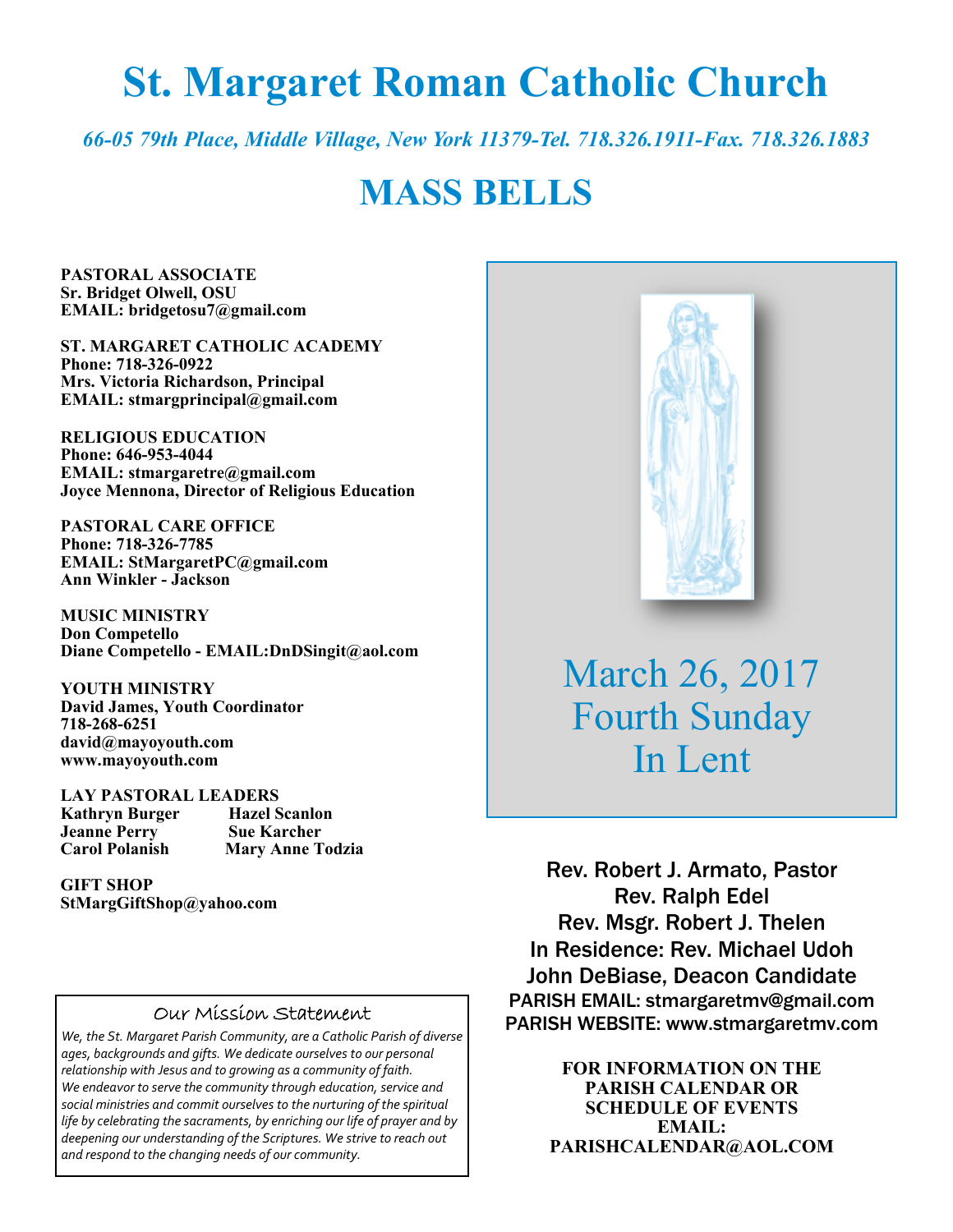#### *MASSES FOR THE WEEK*

#### **MON. MARCH 27 - LENTEN WEEKDAY**

7:00 Salvatore Badolato 9:00 Marie D'Amato 7:30PM Stations of the Cross - Italian

#### **TUE. MARCH 28 - LENTEN WEEKDAY**

- 7:00 Roger Kobel<br>9:00 James Girod
- James Girodano

#### **WED. MARCH 29 - LENTEN WEEKDAY**

- 7:00 Harvey Karcher (BIRTH)
- 9:00 Josephine Matzelle
- 9:30 Stations of the Cross English

#### **THU. MARCH 30 - LENTEN WEEKDAY**

- 7:00 Thomas & Delia Waters<br>9:00 Edward & Madeline Kort
- Edward & Madeline Korth
- **FRI. MARCH 31 LENTEN WEEKDAY ABSTINENCE**
- 7:00 Thomas Foudy (BIRTH)
- 9:00 James Cuggy
- 7:30PM Stations of the Cross English

**SAT. APRIL 1 - LENTEN WEEKDAY/ FIRST SATURDAY** 

8:30 Collective: Bill & Lee DiGiovanna/Holy Souls/Giacomino & Giuseppina Gennari Jerzy Siemionczyk (ANNI)/Phyllis Patti/ Carmen Bacayo (ANNI)/

5:00PM Jadwiga Mozol

#### **SUN. APRIL 2 - FIFTH SUNDAY IN LENT**

- 7:30 Kathleen Waters
- 9:00 Enza, Nina e Steve Amato/
- Michele Oddo/Salvatore Palmeri/ 10:30 Hilda & Fred Jackson
- NOON Fire Lt. Kevin J. Pfeifer
- 5:00PM People of the Parish

#### **REGULAR SCHEDULE OF MASSES & SERVICES**

| <b>SATURDAY VIGIL:</b>           | $5:00$ P.M.                                                                                                     |
|----------------------------------|-----------------------------------------------------------------------------------------------------------------|
| SUNDAY:                          | 7:30, 9:00 (Italian),                                                                                           |
| <b>WEEKDAYS:</b><br>CONFESSIONS: | 10:30, 12:00 & 5:00PM<br>Varies (See listing above<br>SATURDAY, 4-4:45pm<br>or by appointment with<br>a priest. |

## **PARISH INFORMATION**

**If you're not registered, please stop into the Rectory office. THE PARISH OFFICE is open from Monday through Friday, 9 am to noon and 1 pm to 7:30 pm. Please respect these hours for your Rectory office business. Thank you.** 

**BAPTISMS** take place on the 1st and 3rd Sundays of the month. Please call the rectory for an appointment and to register your child.

**WEDDINGS MUST** be scheduled at least six months in advance by appointment with a priest or a deacon. Please call the rectory office. For marriage preparation information visit www.pre-cana.org.

**THE BEREAVEMENT GROUP** meets on the 1st and 3rd Thursday of the month at 10 am in the Convent meeting room. Call Ann at 718-326-7785.

**NOVENA** to Our Lady of the Miraculous Medal...Mondays after the 9 am Mass.

**MORNING PRAYER** daily from Monday through Friday at 8:45 am.

**BOY SCOUT TROOP #119** meets on Tuesdays from 7:15-9 pm. New members are welcome, age 10 1/2 & up. Call 718-894-4099.

**CUB PACK #119** meets on Mondays from 7-8:30pm. New members welcome, age 6 to 10-1/2. Call 718-894-4099.

**THE ENGLISH CHOIR** rehearses on Tuesday, at 7:30 pm. in the Church.

**THE CHILDREN'S CHOIR** rehearses on Monday, from 6-7 pm in the Church. For more info. DnDSingit@aol.com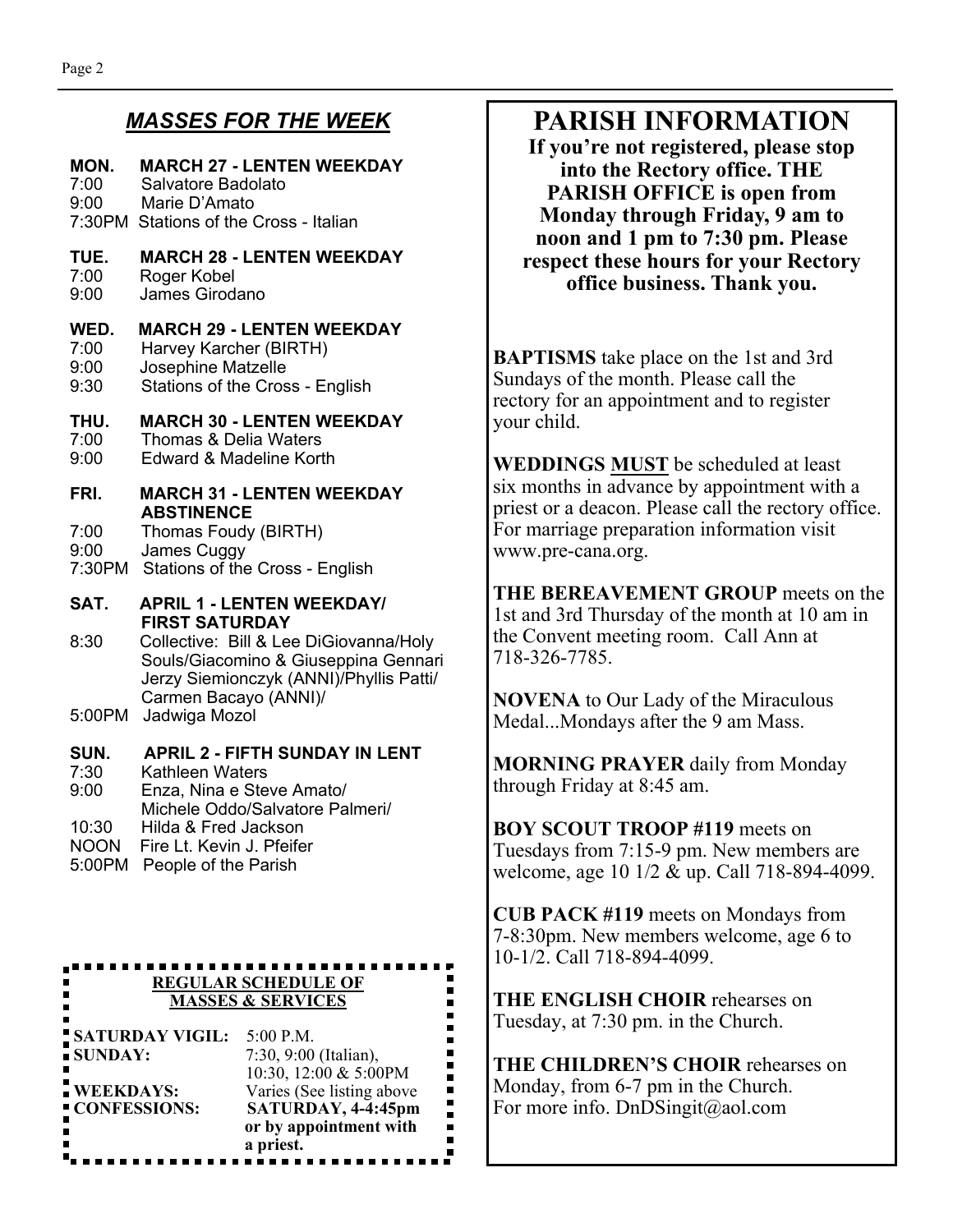## PLEASE PRAY FOR OUR SICK

Karen Guarascio, Connie Faccibene, Eileen Hinrichs, Linda Frazier, Angela Lenihan, Carol Falk, Cari Ann Falk-LoBello, Glen Falk, David J. McConville, Ronald Frazier, John Downer, Robert Sabini, Lee Falk, Patricia Johnson, Scott White, Bob Schaefer, Rose Marie Santos, Bernice Muller, Maria Millocca, Baby McKinley Kelleher, Isabelle Azzaro, Lucy Lento, Sean Harrison, Richard Santangelo, Michael Russo, Frank Cesare, Joseph Simon, Joseph Stubbs, Justin James Quirke, Rose Healy, Parrish Wert, Michael Hirst, Matteo Sabini, Carmen Melendez, Jim O'Driscoll, Jeanette Spartaro, Linda Castagna, Elizabeth Ott, Marion Caracciola, Baby Keila Mary Champoli, Brooke and Alexa Renda, The Ferrugio Family, Dorothy Mai, Marc Gandasegui, Bob & Karen Schaefer, Maureen Harvey, Sandra Slattery, Shirley Chesley, Jim Daniels, Lola Anderson, Roberta Polce,

> *The names will remain for 3 months ONLY, unless you call 326-1911 and ask for conƟnued prayers*

#### **Prayer Requests**

**Pray for vocations to the Priesthood and Religious Life. Please pray for our men and women from our Parish serving in the defense of our country: Lt. Col. Thomas Frohnhoefer Sgt. Robert A. Domenici** 

### *WE RECALL OUR BELOVED DECEASED*

*Especially, Anna L. Regan, Mary Brucella, Richard Giarrusso, May they rest in Christ's Peace!* 

## *MEMORIALS SANCTUARY LAMP & ALTAR CANDLES THIS WEEK*

*are offered in memory of Philippo Curatolo at the request of his sister Geraldine.* 

## *LIGHT AND SHADOW*

*In faith there is enough light for those who want to believe and enough shadows to blind those who don't.* 

## *TODAY'S READINGS*

**First Reading** — As the prophet Samuel anointed David with oil, the spirit of the LORD rushed upon David and remained with him from that day forward (1 Samuel 16:1b, 6-7, 10-13a). **Psalm** — The Lord is my shepherd; there is nothing I shall want (Psalm 23). Second Reading - You who were once darkness are now light in the Lord. Live as children of light (Ephesians 5:8-14). **Gospel** — The man who was blind from birth proclaimed: The one called Jesus made clay with his saliva, anointed my eyes with it, and told me to wash. When I washed, I was able to see! (John 9:1-41 [1, 6-9, 13-17, 34-38])

#### *READINGS FOR THE WEEK*

| Monday:   | Is 65:17-21; Ps 30:2, 4-6, 11-13b;                 |
|-----------|----------------------------------------------------|
|           | Jn 4:43-54                                         |
| Tuesday:  | Ez 47:1-9, 12; Ps 46:2-3, 5-6, 8-9;                |
|           | $Jn 5:1-16$                                        |
|           | Wednesday: Is 49:8-15; Ps 145:8-9, 13cd-14, 17-18; |
|           | $Jn 5:17-30$                                       |
| Thursday: | Ex 32:7-14; Ps 106:19-23; Jn 5:31-47               |
| Friday:   | Wis 2:1a, 12-22; Ps 34:17-21, 23;                  |
|           | Jn 7:1-2, 10, 25-30                                |
| Saturday: | Jer 11:18-20; Ps 7:2-3, 9bc-12;                    |
|           | Jn 7:40-53                                         |
| Sunday:   | Ez 37:12-14; Ps 130:1-8; Rom 8:8-11;               |
|           | Jn 11:1-45 [3-7, 17, 20-27, 33b-45]                |

#### *SAINTS AND SPECIAL OBSERVANCES*  $f$ Lent

| Sunday:   | Fourth Sunday o |
|-----------|-----------------|
| Friday:   | Abstinence      |
| Saturday: | First Saturday  |

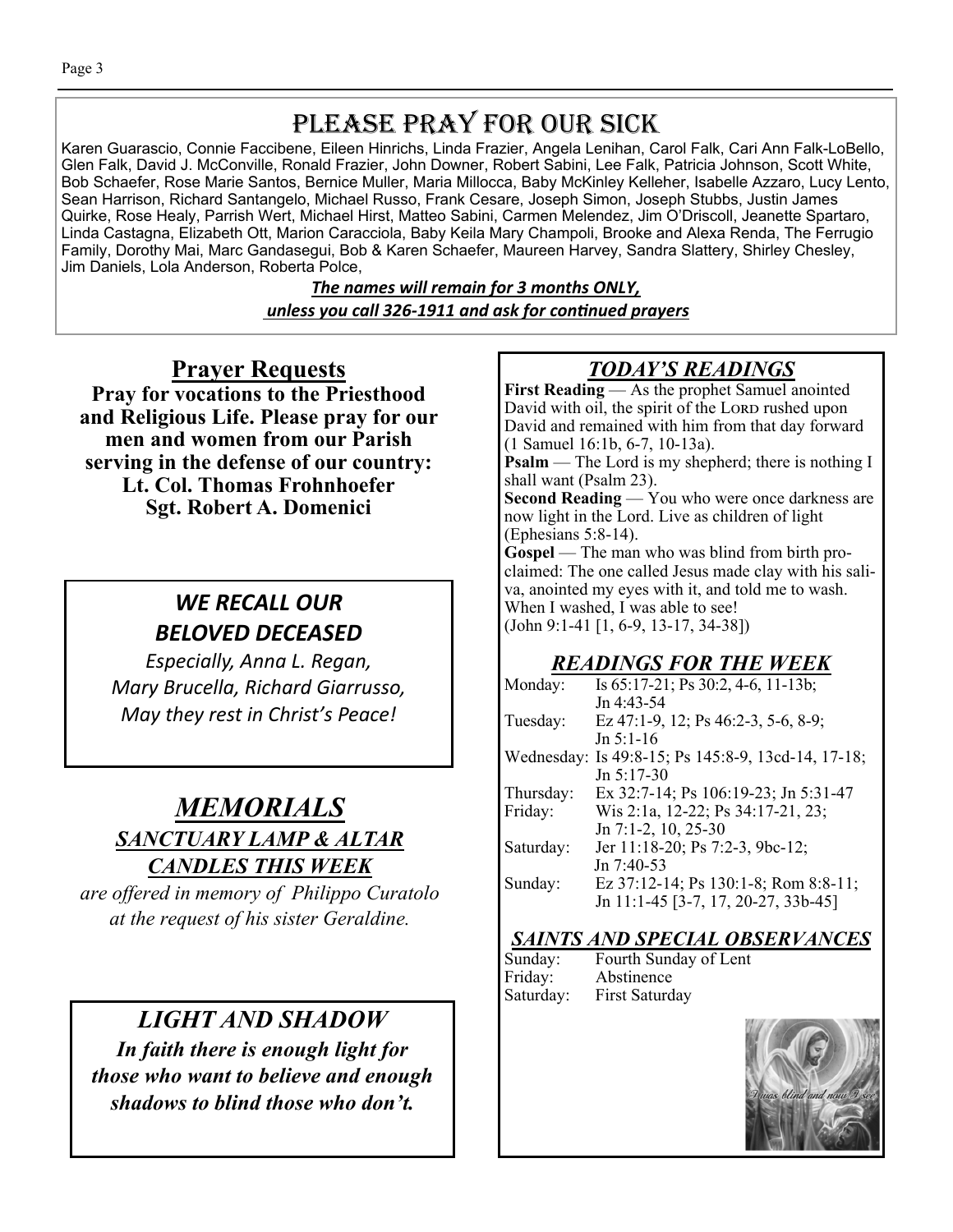#### *LENTEN CROSS*

*ASH WEDNESDAY* began the 40 days of *LENT.*  The ashes we received are an outward sign that at times, we sin, and a reminder that we are not as close to Jesus as we could be. This new season of *LENT* gives us the opportunity to ask

ourselves, "am I the best Christian I can be"? How often are we given the chance to begin new again? On a personal level, as a family and as Christian community, we can use these forty days to renew our relationship with God and the promises made when we were baptized. Take a moment to look at the large *LENTEN CROSS* in church. The cross will fill and grow with the promises of prayers, acts of kindness and good deeds and so many personal sacrifices made by the young people of our parish. It is a wonderful chance for the students of our Parish Academy and Faith Formation Program to make an effort to be more like Jesus.

Watch how the cross will change and grow these 40 days. It's a very big Cross to fill and carry. Encourage the children and pray for their efforts to change and grow in faith and love for Jesus.

## *MAGGIE'S LITTLE THEATER at St. Margaret Parish presents "SOMETHING'S AFOOT"*

Saturday, March 25th at 8:00 pm Sunday, March 26th at 2:30 pm Tickets are \$20 for adults, \$15 for seniors, and \$12 for children 11 and under. To reserve tickets online visit www.maggieslittletheater.org/tickets. You can also reserve by calling 917-579-5389. This zany musical murder mystery thriller is (very) loosely based on Agatha Christie's "And Then There Were None" Aka "Ten Little Indians".



#### **DO YOU HAVE AN IPHONE OR AN ANDROID PHONE?**

Want to keep up with St. Margaret's news? Download our parish app. Daily Mass readings, prayers, bulletins and more. Just text the word "APP" to 88202 or search "My Parish App" in Google Play Store or App Store.

#### *CHILDREN OF THE LIGHT*

 The future king, David, in today's first reading, is an example of a type of character present throughout the Hebrew scriptures. He is the child born out of place (not the eldest or most favored) who ends up receiving the promise of the covenant. The spirit of God's anointing rushes upon him. In this way, he is similar to the man born blind from today's Gospel. David's family and the blind man's community did not expect the miraculous grace of God's love to work through them. Perhaps they, too, were "blinded" by the expectations and assumptions of those around them. Yet, after being touched by God, they both came to "see" the presence of God's will for them. Both became messengers of God's will. That same Spirit of God's anointing rushed upon us at our baptism; we were given a candle as a sign of our membership in the Body of Christ, the Light from Light. Our vocation, then, is to fulfill that enlightenment, that anointing, as Ephesians tells us, by living as "children of the light."



#### **ST. MARGARET'S YONKERS EMPIRE CITY BUS TRIP Monday, April 17th**

The bus will be in front of the Church and will **leave promptly at 9am.** The cost is \$23.00p/p. For reservations/information call **Betty, 718-326-0198 ONE LUCKY PERSON WILL WIN A FREE RIDE ON OUR MAY TRIP!**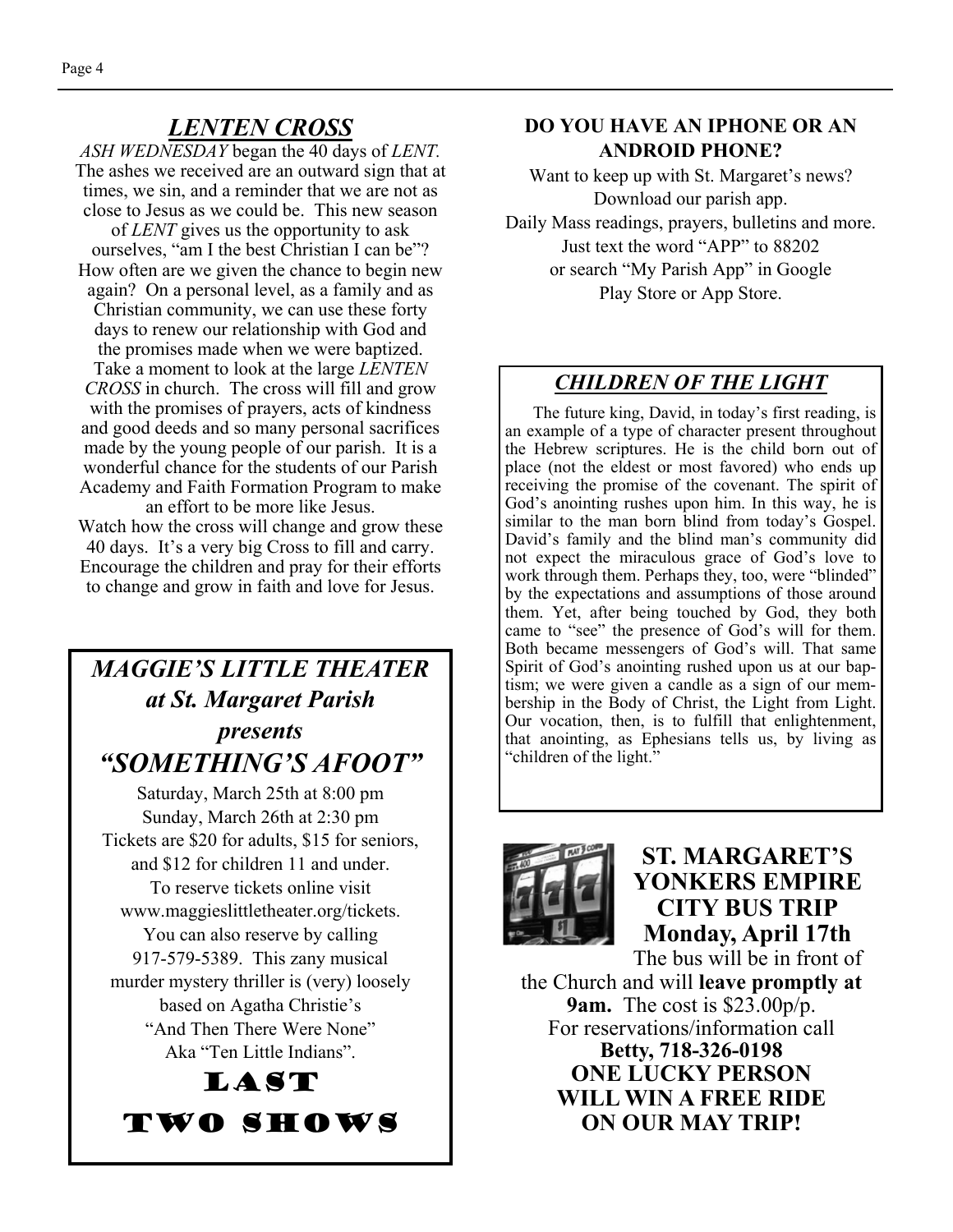#### *TREASURES FROM OUR TRADITION*

The church slowly developed customs of reserving some portion of the eucharistic sacrifice for the sake of the dying. Today's custom of placing this portion in a tabernacle for prayer and adoration by the faithful cannot be traced back much beyond the year 1,000, much to almost everyone's surprise. There is simply no historical evidence of the Blessed Sacrament being present in a church for the purpose of having the faithful visit it or pray before it earlier in the church's history. People did visit, of course, but the center of their attention was the altar, symbol of Christ's sacrifice and the touchpoint between heaven and earth. Shrines and devotional altars abounded in medieval churches, but anything we might describe as a Blessed Sacrament chapel would be hard to find.

 Amazingly, the Eucharist was first kept in private houses for the purpose of Holy Communion at home. As for church, the custom gradually developed of suspending a vessel shaped like a dove somewhere in the church, often over the altar. In the hovering bird, a few hosts, enough to satisfy the pastoral needs of the dying, would be secreted. The priest would lower the dove on a pulley as needed, but it wasn't a focus of devotion by visitors to the church. It was simply a way of reassuring bishops who were nervous about safeguarding the Eucharist. The dove solution caught on in England and France after Crusaders came in contact with the custom in their travels in the Orthodox East.

*We pray that the light of all in the diocese and especially all in our parish who share in the ARISE program may enlighten the lives of all people in our communities.* 

**THE ST. VINCENT dePAUL FOOD PANTRY is located at 66-25 79 Place The pantry is open on WEDNESDAY AND SATURDAY from 10am to 12 Noon.** 

## *BRIDGE TO LIFE*

Lent is fast coming to a close and so is the St. Vincent dePaul campaign to assist women in crisis pregnancies. Please use the envelopes printed in red, which are on the radiators in Church for cash or checks, and place them in the collection baskets. Please use this opportunity to make a Lenten Sacrifice.

#### **SAINT MARGARET GIFT SHOP**

open Wednesdays, 12pm - 4pm Saturdays, 4pm - 5pm and Sundays, 9am - 1pm We have a selection of religious goods: Rosaries - Medals - Gifts - Crucifixes Statues - Bibles and other books **AND MORE!** 

If we don't have it, we'll try to get it for you. The Gift Shop is located in the rectory. Please use the red side door in the parking lot. If the door is closed, please knock.



*The LORD is my shepherd; I shall not want* 

 *Psalm 23:1*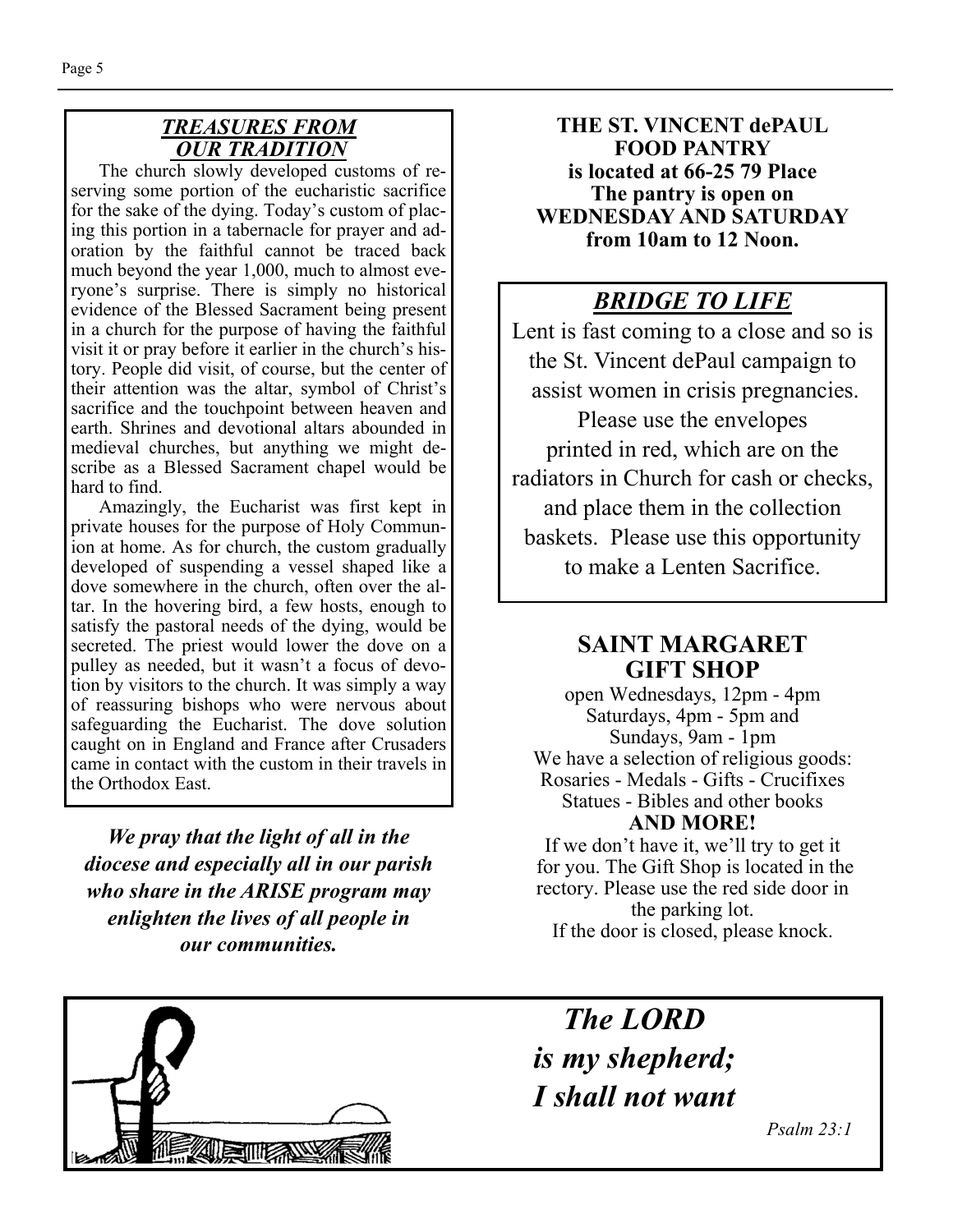# SCHOOL NEWS

#### **FROM THE DESK OF THE PRINCIPAL OF THE ACADEMY**

March has come in like a lion and hopefully will go out like a lamb. Congratulations to our students who received their first penance this past Saturday. We are very proud of them as they take another step closer to receiving their First Holy Communion in May. Our Cheer Team won First place in a competition held at John Browne High School. Congratulations to each of them and Fr. Ralph who performed a cheer at the competition. Tickets are on sale for our two fundraisers . . . Designer Bag Bingo, April 7th. Doors open at 6:30 pm, Tickets are \$20 p/p. Please call Margaret, 917-578-8237. Bonjourney Tribute Band, April 28th. Doors open at 7:45 pm. Tickets are \$25 p/p. Please call Katy at the school, 718-326-0922. Tour Tuesdays . . . openings for September 2017 . . . call the office to RSVP. Some classes are only taking waiting lists.

#### **REGENTS REVIEW CLASSES**

will be offered at Maspeth Town Hall during the month of June for the following courses: Global History & Geography, Living Environment/Biology, Chemistry, Earth Science, US History & Government, Algebra 1 (Common Core), Algebra 11 (Common Core) and Geometry (Common Core). Each class has a maximum of 12 students to ensure they receive the help they need. The fee is \$80 per course. Registration is on a first come first serve basis. If you are interested, call our office between 9am and 5pm, 718-335-6049.

#### *APRIL 1*

*This is the day upon which we are reminded of what we are on the other three hundred and sixty-four.* 

#### *ST. MARGARET'S LUCKY NUMBER 2017*

| Mar. 11 - | 543 | No Winner        |
|-----------|-----|------------------|
| Mar. 12 - | 400 | No Winner        |
| Mar. 13 - | 499 | $M.$ Scold $(b)$ |
| Mar. 14 - | 042 | No Winner        |
| Mar. 15 - | 783 | No Winner        |
| Mar. 16 - | 311 | $E/E$ Vitale (b) |
| Mar. 17 - | 432 | Msgr. Badia (b)  |
|           |     | $J.$ Perry $(b)$ |
|           |     | F. Patuto (b)    |
| Mar. 18 - | 585 | No Winner        |
| Mar. 19 - | 483 | $J.$ Henry $(b)$ |

#### **HELP SUPPORT YOUR PARISH Buy a "LUCKY NUMBER" based on NY State Lottery, every evening of the year.** Single Subscriptions: \$60.00, two or more subscriptions, \$50.00 each. Call Patti C, 718-639-2263 for more information.

#### **GIVE UP YOUR ENVELOPES!**

We invite you to help your parish save money by giving up your offertory envelopes this Lent! Enrolling with *Faith Direct* will provide St. Margaret Parish with consistent support and simplify your giving without the wasteful envelopes. Join us in giving up envelopes this Lenten season! Visit www.faithdirect.net and use our church code **NY299.** Thank you for your continued support of our parish family!

#### DEANERY CORNER . . . . **Our Lady of Mercy Church**

is making plans for their Annual Spring Fling event on May 5, 6, & 7th of this year. If you are a vendor or know someone who would like to participate in this event, please contact Diane at the rectory, 718-268-6143 or email www.office@mercyhills.org The Church is located at 70-01 Kessel Street Forest Hills, NY